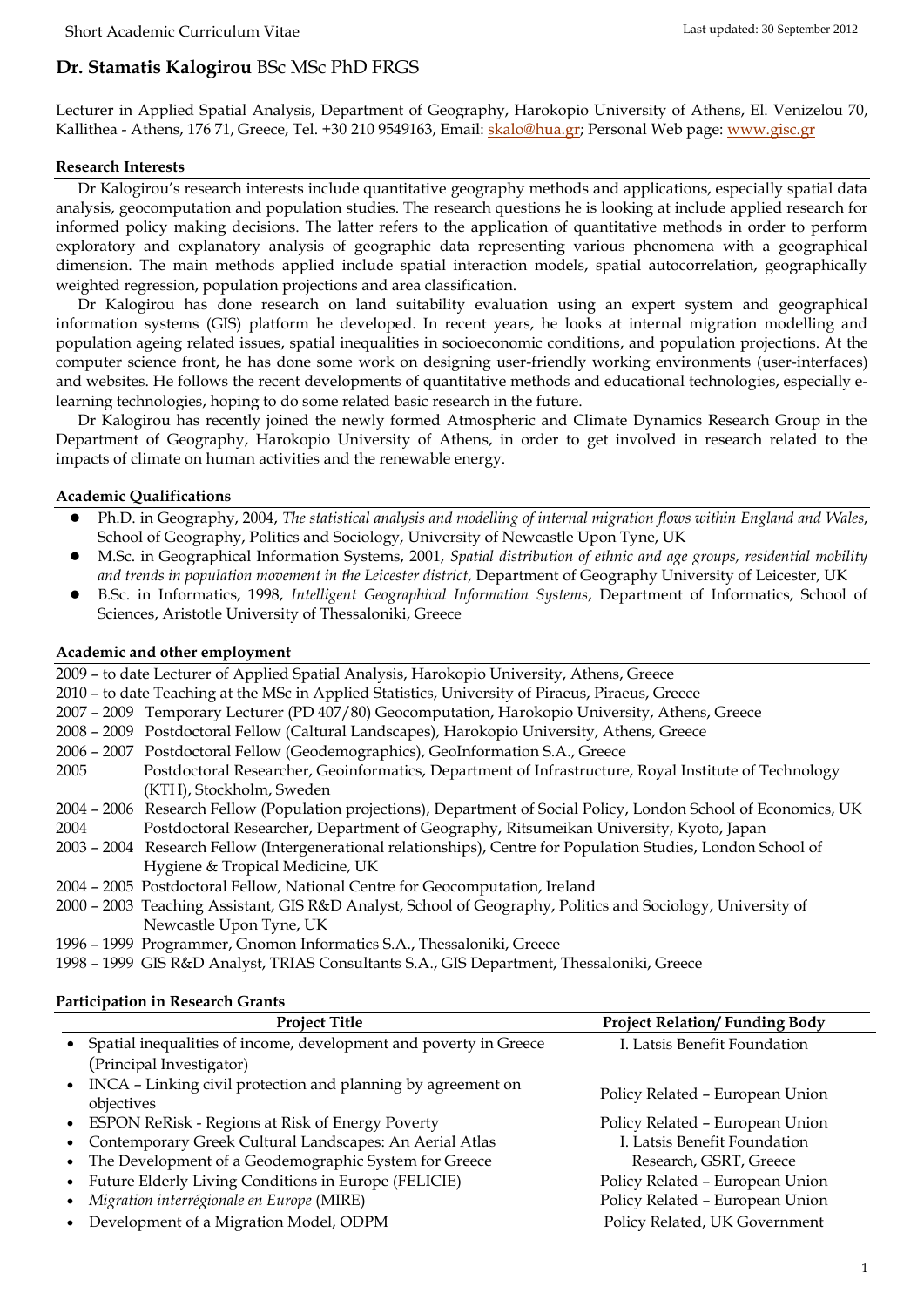## **Main academic awards**

2008 - 2009 Postdoctoral Fellowship, I. Latsis Public Benefit Foundation, Greece

2005 Guest Scholarship, Swedish Institute, Sweden

2004 FY2004 JSPS Postdoctoral Fellowship (Short-term), Japan Society for the Promotion of Science, Japan

2002 Summer School at the University of Toronto at Scarborough, GEOIDE Canada, Canada

2000-2003 Ph.D. Departmental Studentship, University of Newcastle Upon Tyne, UK

1999-2000 M.Sc. Studentship, Alexander S. Onassis Public Benefit Foundation, Greece

1994 High Marks Award, Greek State Scholarships Foundation, Greece

# **Publications in refereed Journals**

- 1. Katsafados, P., Kalogirou, S., Papadopoulos, A., Korres, G., 2012, Mapping long-term atmospheric variables over Greece, Journal of Maps, DOI:10.1080/17445647.2012.694273.
- 2. Kalogirou, S., 2011, Testing local versions of correlation coefficients, Review of Regional Research Jahrbuch für Regionalwissenschaft, 32, 1, pp. 45 – 61, DOI: 10.1007/s10037-011-0061-y
- 3. Tsimbos, C., Kotsifakis, G., Verropoulou, G., and Kalogirou, S., 2011, Life expectancy in Greece 1991-2007: regional variations and spatial clustering, Journal of Maps, v2011, pp. 280-290. 10.4113/jom.2011.1188.
- 4. Kostopoulou, S., and Kalogirou, S., 2011, The spatial economic impact of cultural events, International Journal of Sustainable Development, 14, 3/4, pp. 309 – 331.
- 5. Kalogirou, S., 2010, Spatial inequalities in income and post-graduate educational attainment in Greece, *Journal of Maps*, v2010, 393-400. 10.4113/jom.2010.1095
- 6. Kalogirou, S., and Hatzichristos, T., 2007, Α spatial modelling framework for income estimation, *Spatial Economic Analysis,* 2, 3, p. 297–316. DOI: 10.1080/17421770701576921
- 7. Murphy, M., Grundy, E., and Kalogirou, S., 2007, The increase in marital status differences in mortality up to the oldest age in seven European countries, 1990 – 99, *Population Studies*, 64, 3, pp. 287 – 298. DOI: 10.1080/00324720701524466
- 8. Gaymu, J., Delbés, C., Springer, S., Binet, A., Désesquelles, A., Kalogirou, S., and Ziegler, U., 2006, Determinants of the living arrangements of older people in Europe, *European Journal of Population*, 22, pp. 241– 262.
- 9. Kalogirou, S. and Foley, R., 2006, Health, Place & Hanly: Modelling Accessibility to Hospitals in Ireland, *Irish Geography*, 39, 1, pp. 52 – 68.
- 10. Kalogirou, S., and Murphy, M., 2006, Marital status of people aged 75 and over in nine EU countries in the period 2000–2030, *European Journal of Ageing*, 3, pp. 74–81. (Cited by 1)
- 11. Tomassini, C., Grundy, E., Kalogirou, S., Gaymu, J., Binet, A., Martikainen, P., and Karisto, A., 2005, Rencontres entre parents âgés et enfants: quelles différences en Europe?, *Retraite et Société*, 46, pp 10 – 27. (In French)
- 12. Kalogirou, S., 2005, Examining and Presenting Trends of Internal Migration Flows within England and Wales, *Population, Space and Place*, 11, 4, pp. 283–297. (Cited by 1)
- 13. Young, H., Grundy, E., and Kalogirou, S., 2005, Who Cares? Geographical Variation in Informal Caregiving in England and Wales: evidence from the 2001 Census, *Population Trends*, 120, pp. 23–34. (Cited by 3)
- 14. Tomassini, C., Kalogirou, S., Grundy, E., Fokkema, T., Martikainen, P., Broese van Groenou, M., Karisto, A., 2004, Contacts between elderly parents and their children in four European countries: current patterns and future prospects, *European Journal of Ageing*, 1, pp. 54–63. (Cited by 12)
- 15. Fotheringham, A.S., Rees, P., Champion, T., Kalogirou, S., and Tremayne, A.R., 2004, The Development of a Migration Model for England and Wales: Overview and Modelling Out-migration, *Environment and Planning A,* 36, pp. 1633 – 1672. (Cited by 6)
- 16. Kalogirou, S., 2002, Expert systems and GIS: an application of land suitability evaluation, *Computers, Environment and Urban Systems*, 26 (2-3), pp. 89–112. (CEUS TOP25 Hottest Articles) (Cited by 27)

# **Publications in peer reviewed conference proceedings**

- 1. Anastasiou, E., and Kalogirou, S., The relationship between the public spending of the regional services of the ministries and the development in Greek Prefectures, 10th National Conference of the Greek Section of the European Regional Science Association on "Economic crisis and political development and cohesion", Aristotle University of Thessaloniki - University of Macedonia, Thessaloniki, 1 - 2 June 2012 (in Greek).
- 2. Kalogirou, S., Tragaki, A., and Tsimbos, C., Spatial inequalities of human development in Greece, 10th National Conference of the Greek Section of the European Regional Science Association on "Economic crisis and political development and cohesion", Aristotle University of Thessaloniki - University of Macedonia, Thessaloniki, 1 - 2 June 2012 (in Greek).
- 3. Anastasiou, E., and Kalogirou, S., Spatial inequalities in the public spending of the regional services of the ministries in Greece, 7th Panhellenic conference of HellasGIs, National Technical University of Athens, Greece, 17 – 18 May 2012 (in Greek).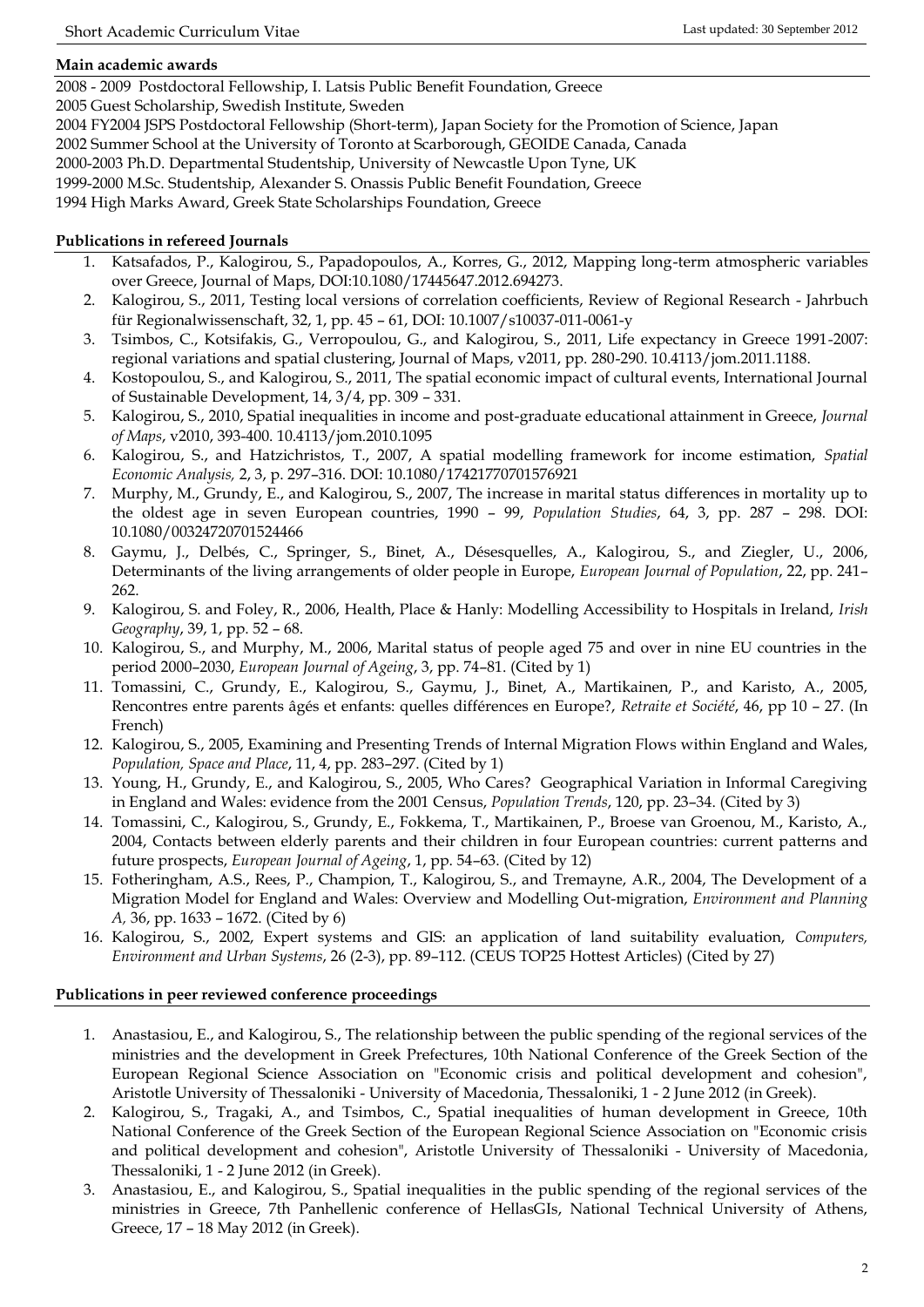- 4. Chalkias, C., Kalogirou, S., Ferentinou, M. (2011) Global and local statistical modeling for landslide susceptibility assessment. A comparative analysis. Proceedings of the 17th European Colloquium on Quantitative and Theoretical Geography, Harokopio University, Athens, Greece, 2-5 September 2011, Edited by S. Kalogirou, pp. 88-97, ISBN: 978-960-87751-1-4.
- 5. Ioannou, A., Lazaridi, K., and Kalogirou, S., Spatial analysis of the recyclable municipal solid waste in Greece, 9th Pan-Hellenic Geographical Conference, Athens, Greece, 5–7 November 2010, pp. 204 – 212. ISBN 978-960- 86526-5-1 (in Greek).
- 6. Kalogirou, S., Giaoutzi, M., and Biska, A., Classification of European Regions based on the risk for energy poverty, 9th Pan-Hellenic Geographical Conference, Athens, Greece, 5–7 November 2010, pp. 697 – 704. ISBN 978-960-86526-5-1 (in Greek).
- 7. Markopoulou, D. and Kalogirou, S., Spatial inequalities of the number of students in primary education for the counties in Greece and its relationship with socioeconomic and demographic determinants, 9th Pan-Hellenic Geographical Conference, Athens, Greece, 5–7 November 2010, pp. 729 – 736. ISBN 978-960-86526-5-1 (in Greek).
- 8. Ioannou, T., Lazaridi, K., and Kalogirou, S., *Spatial analysis of the recyclable municipal solid waste*, Proceedings of the 7th International ORBIT 2010 Conference, Heraklion, Crete, June 29 - July 3, 2010, pp. 834 – 841. ISBN 978- 960-6865-28-2
- 9. Tsimbos, K., Kalogirou, S., Tsimbanos, A., *The investigation of spatial differentiations in the effect of socioeconomic determinants in fertility in Greece at the Local Authority geographical level using Geographically Weighted Regression*, 23rd Pan-Hellenic Statistical Conference: «Statistics and the Internet», Veroia, Greece, 7-11 April 2010 (in Greek).
- 10. Hadjimichalis, C., Kalogirou, S., Melissourgos, Y., Gkirti, D. and Moungolia, A., 2010, *Production and of formation of contemporary Greek landscape: an alternative approach based on aerial photographs*, Proceedings of the 1st meeting of the project In Search of Contemporary Greek Landscape, Med-INA - Agricultural University of Athens - WWF Hellas, 21-22 May 2009 (Ed.) I. Papagiannis and A. Sorotos Athens: Med-INA, pp. 87-96. ISBN 978-960-89972-1-9 (in Greek).
- 11. Katsafados, P., Kalogirou, S., Papadopoulos, A., Mavromatides, E., *Cartographic representation of climate spatial variability in Greece*, 9th Pan-Hellenic Symposium of Oceanography and Fisheries, Patra, Greece, 13 – 16 May 2009.
- 12. Chalkias, C., Papadopoulos, A., Kalogirou, S., *Spatial Pattern Identification in rural areas in Greece: the case of Peloponnese*, Electronic Proceedings of the 5th Pan-Hellenic Conference of HellasG.I.s: "Geographical Information Systems in the Environment and Development", National Technical University of Athens, Athens, Greece, 4-5 December 2008. (in Greek)
- 13. Kalogirou, S., *Applying spatial analysis and contemporary cartography methods in presenting demographic phenomena*, Proceedings of the 8th Pan-Hellenic Geographical Conference, Athens, Greece, 4–7 October 2007, Volume III, pp. 433-441. ISBN 978-960-86526-4-4 (in Greek).
- 14. Kalogirou, S., *The geography of the oldest old at the edges of Europe*, 15th European Colloquium on Quantitative and Theoretical Geography, Conference Proceedings, Montreux, Switzerland, 7-11 September 2007. ISBN 978- 2-940368-05-1
- 15. Chalkias, C., and Kalogirou, S., *Estimating Light Pollution in Suburban Areas with complex Topography*, Proceedings of the 9th International Conference on Geocomputation, National Centre for Geocomputation, National University of Ireland, Maynooth, 3-5 September 2007.
- 16. Kalogirou, S. and Foley, R., *Spatial Trends of unpaid caregiving in Ireland*, GISRUK 2007, National Centre for Geocomputation, National University of Ireland, Maynooth, Ireland, 11-13 April 2007. ISBN 0 901519 86 3
- 17. Kalogirou, S., *Applications of spatial analysis and contemporary methods of cartography in the presentation of demographic phenomena*, 8th Pan-Hellenic Geographical Congress, Athens, 4–7 October 2007. (in Greek)
- 18. Kalogirou, S., 2004, Spatial Analysis and local statistics for the elderly in Greece , Proceedings of the 7th Pan-Hellenic Geographical Congress, Volume II, pp. 299-306. ISBN 960-7475-31-3 (in Greek)
- 19. Kalogirou, S., and Mostratos, N., 2004, Geographical Access to Health: modelling population access to Greek public hospitals, Proceedings of the 7<sup>th</sup> Pan-Hellenic Geographical Congress, Mytilene, 14-17 October 2004, Volume II, pp. 431- 437. ISBN 960-7475-31-3
- 20. Kalogirou, S., and Fotheringham, A.S., 2002, Modelling Out-Migration Rates in England and Wales: Global and Local Models of Males aged 30-44, *Proceedings of the 6th Pan-Hellenic Geographical Congress*, Thessaloniki, 3-6 October 2002, *Volume I*, pp. 439-446.

# **Papers in National Journals (peer-reviewed)**

- 1. Kalogirou, S., 2012, Spatial Inequalities and income estimation in Greece, Aeihoros, 15, pp. 68 101. (in Greek)
- 2. Kalogirou, S., Giaoutzi, M., and Biska, A., 2011, Classification of European Regions based on the risk for energy poverty, Regional Science Texts, II (1), pp. 77 – 85. (in Greek)
- 3. Kalogirou, S., 2010, Spatial Inequalities of postgraduate degree holders in Greece, Geoanalekta, Greece, Issue 4, pp. 30 – 31. (in Greek)